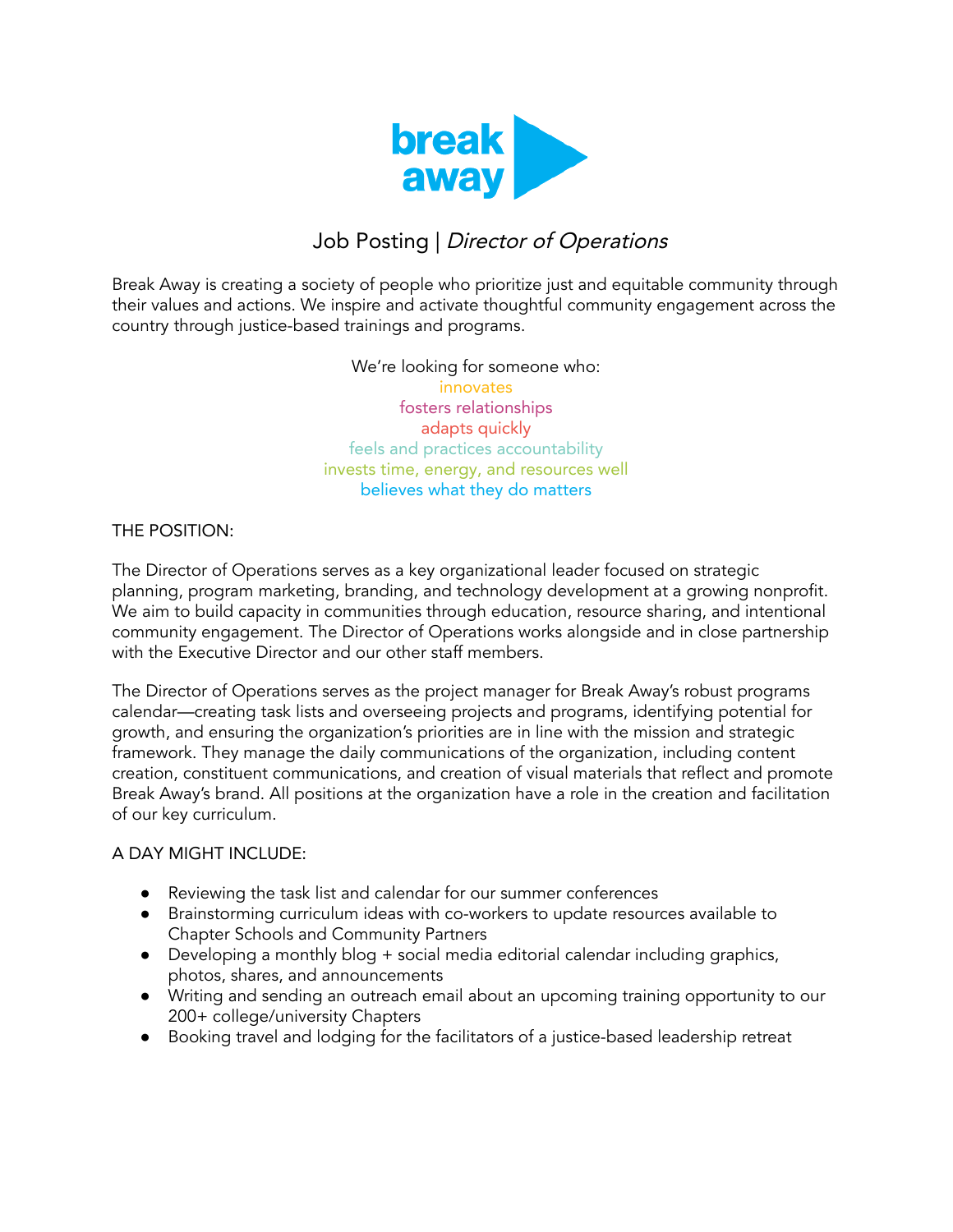#### YOU'LL BE RESPONSIBLE FOR:

#### Strategy + Project Management

- Work directly with the Executive Director to identify actionable steps to forward our mission and strategic framework
- Outline and manage programming calendar and spearhead conference planning—develop project management systems and delegate tasks, check in with staff, manage progress, and address roadblocks
- Integrate emerging trends into current work
- Collaborate with other divisions to pilot new initiatives and curriculum in line with our mission

#### **Operations**

- Serve as administrator of our client databases
- Maintain detailed internal records
- Book travel and lodging for workshop facilitators
- Create workflows to ensure ease and efficacy in program and project planning
- Use data and technology to sharpen strategy and improve workflow efficiency
- Perform periodic technology and systems audits to ensure that we're best utilizing them

#### Communications

- Manage Break Away's email account and listservs
- Co-create effective outreach strategies across divisions
- Provide constituents with social justice thought pieces through written and visual contributions to our blog and white papers
- Expand Break Away's reach as a thought-leader in social justice by pursuing press and media opportunities

## Marketing

- Manage website
- Manage Break Away's social media presence to engage, support, and network constituents
- Create and update complementary handouts and toolkits used for external promotion

Training + Consultation

- Facilitate retreats, trainings, and consultation sessions virtually and in-person
- Contribute to curriculum design by incorporating emerging trends and best practices
- Present at external conferences and networking events

## APPLICANTS WILL HAVE:

- Deep personal commitment to social justice, community engagement, diversity, equity, and inclusion
- 2 years of operations and communications experience in a nonprofit or higher education context (or in a related or transferable field)